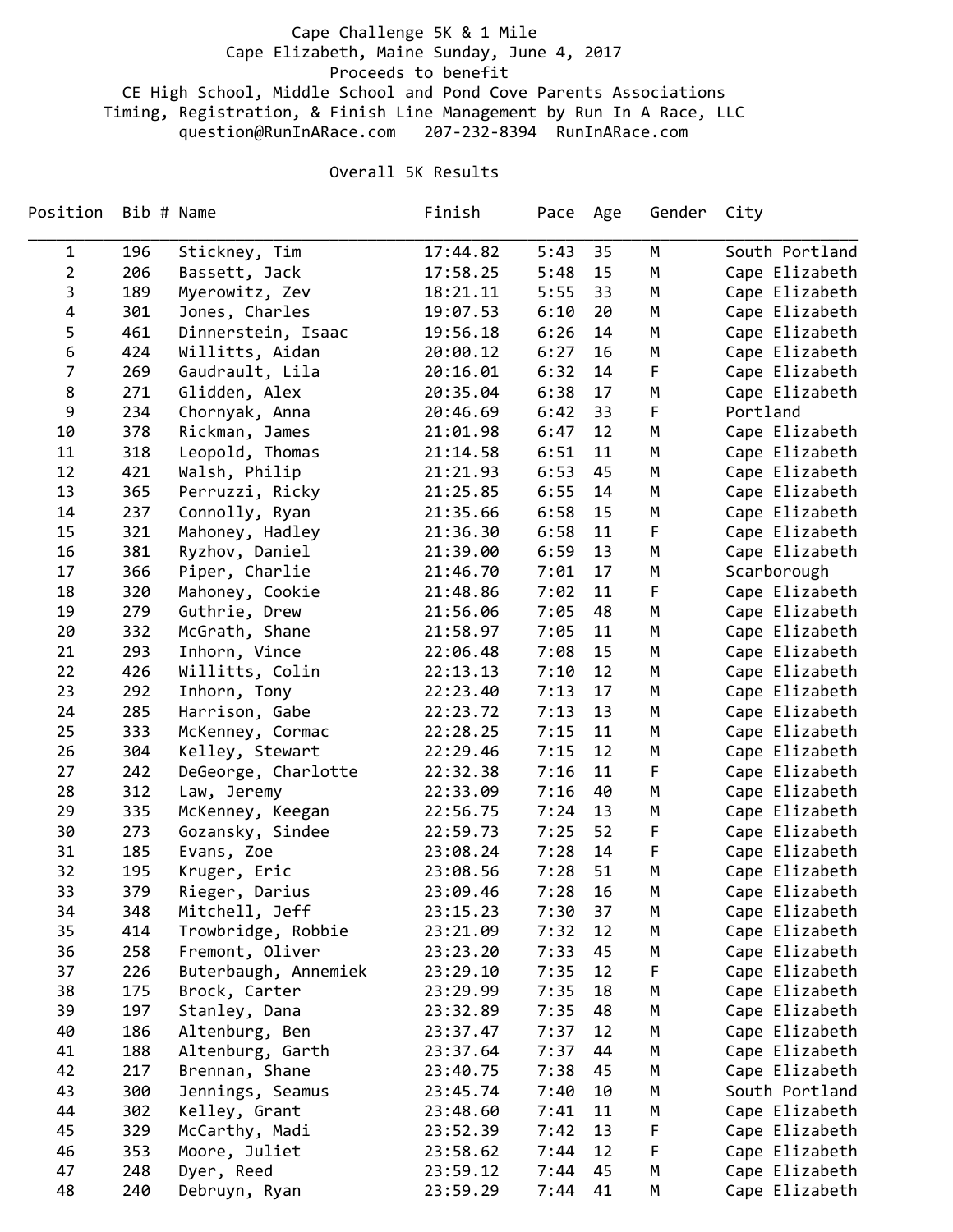| 49  | 229 | Charles, Mindy      | 24:04.20 | 7:46 | 40 | F | Cape Elizabeth |
|-----|-----|---------------------|----------|------|----|---|----------------|
| 50  | 222 | Brownell, Sarah     | 24:07.48 | 7:47 | 37 | F | Cape Elizabeth |
| 51  | 386 | Servidio, Rick      | 24:08.06 | 7:47 | 42 | М | Cape Elizabeth |
| 52  | 382 | Ryzhov, Sergey      | 24:16.23 | 7:50 | 45 | М | Cape Elizabeth |
| 53  | 354 | Moore, Michael      | 24:24.57 | 7:52 | 46 | М | Cape Elizabeth |
| 54  | 363 | Parady, Tia         | 24:27.69 | 7:53 | 26 | F | Scarborough    |
| 55  | 407 | Strout, Douglas     | 24:28.91 | 7:54 | 52 | М | Cape Elizabeth |
| 56  | 305 |                     | 24:39.87 | 7:57 | 31 | F | Cape Elizabeth |
|     |     | Kerr, Lisa          |          |      |    |   |                |
| 57  | 286 | Harrison, James     | 24:47.34 | 7:59 | 51 | М | Cape Elizabeth |
| 58  | 266 | Garvin, Charlie     | 24:51.66 | 8:01 | 12 | M | Cape Elizabeth |
| 59  | 314 | Lench, Gillian      | 24:58.72 | 8:03 | 9  | F | Cape Elizabeth |
| 60  | 184 | Evans, Sage         | 25:00.43 | 8:04 | 10 | F | Cape Elizabeth |
| 61  | 181 | Evans, Devon        | 25:01.02 | 8:04 | 44 | M | Cape Elizabeth |
| 62  | 303 | Kelley, Peter       | 25:06.46 | 8:06 | 47 | М | Cape Elizabeth |
| 63  | 340 | McVeigh, Logan      | 25:08.00 | 8:06 | 10 | М | Cape Elizabeth |
| 64  | 169 | Frost, John         | 25:09.28 | 8:07 | 53 | М | Cape Elizabeth |
| 65  | 339 | McVeigh, David      | 25:09.61 | 8:07 | 43 | М | Cape Elizabeth |
| 66  | 214 | Bodenski, Dan       | 25:11.00 | 8:07 | 53 | М | Cape Elizabeth |
| 67  | 284 | Harrison, Eben      | 25:16.82 | 8:09 | 12 | М | Cape Elizabeth |
| 68  | 444 | Abrahamsen, Jill    | 25:17.99 | 8:09 | 44 | F | Cape Elizabeth |
| 69  | 290 | Hubbard, Carol      | 25:18.71 | 8:10 | 53 | F | Cape Elizabeth |
| 70  | 162 | deVries, Laurent    | 25:19.77 | 8:10 | 12 | М | Cape Elizabeth |
|     |     |                     |          | 8:12 |    |   |                |
| 71  | 398 | Sparks, Jim         | 25:26.41 |      | 54 | М | Cape Elizabeth |
| 72  | 236 | Colpitts, Hunter    | 25:30.38 | 8:14 | 11 | М | Cape Elizabeth |
| 73  | 356 | Morris, Finn        | 25:30.83 | 8:14 | 10 | М | Cape Elizabeth |
| 74  | 331 | McDonald, Claire    | 25:40.01 | 8:17 | 13 | F | Cape Elizabeth |
| 75  | 447 | Abrahamsen, Bob     | 25:42.35 | 8:17 | 48 | M | Cape Elizabeth |
| 76  | 256 | Fremont, Ainsley    | 25:49.47 | 8:20 | 11 | F | Cape Elizabeth |
| 77  | 349 | Mitchell, Jen       | 25:49.98 | 8:20 | 38 | F | Cape Elizabeth |
| 78  | 334 | McKenney, Jennifer  | 25:50.69 | 8:20 | 41 | F | Cape Elizabeth |
| 79  | 352 | Moore, Henry        | 26:00.16 | 8:23 | 10 | М | Cape Elizabeth |
| 80  | 428 | Young, Emma         | 26:08.76 | 8:26 | 11 | F | Cape Elizabeth |
| 81  | 429 | Young, Michael      | 26:08.90 | 8:26 | 38 | М | Cape Elizabeth |
| 82  | 288 | Higgins, Mara       | 26:11.20 | 8:27 | 36 | F | Cape Elizabeth |
| 83  | 397 | Spann, Chris        | 26:21.40 | 8:30 | 50 | M | Cape Elizabeth |
| 84  | 178 | Herbig, Gabrielle   | 26:22.61 | 8:30 | 29 | F | Scarborough    |
| 85  | 389 | Shepard, Heidi      | 26:27.04 | 8:32 | 46 | F | Cape Elizabeth |
| 86  | 291 | Inhorn, Roger       | 26:29.63 | 8:33 | 56 | M | Cape Elizabeth |
|     |     |                     |          |      |    |   |                |
| 87  | 265 | Gagne, Ellie        | 26:30.75 | 8:33 | 13 | F | Cape Elizabeth |
| 88  | 246 | Doane, Joel         | 26:32.11 | 8:34 | 56 | М | Cape Elizabeth |
| 89  | 311 | Kuhrt, Matthew      | 26:35.76 | 8:35 | 42 | М | Cape Elizabeth |
| 90  | 458 | Bessette, Christine | 26:37.77 | 8:35 | 41 | F | Dover NH       |
| 91  | 406 | Stout, Steven       | 26:37.92 | 8:35 | 55 | М | Cape Elizabeth |
| 92  | 283 | Harnden, Susannan   | 26:41.50 | 8:36 | 43 | F | Portland       |
| 93  | 371 | Plourde, Graham     | 26:51.25 | 8:40 | 9  | M | Cape Elizabeth |
| 94  | 275 | Gray, John          | 26:56.90 | 8:41 | 13 | М | Cape Elizabeth |
| 95  | 174 | Curtis, Bob         | 27:03.22 | 8:44 | 53 | М | Scarborough    |
| 96  | 207 | Bassett, Joel       | 27:04.41 | 8:44 | 55 | M | Cape Elizabeth |
| 97  | 281 | Hall, Renee         | 27:08.99 | 8:45 | 30 | F | Portland       |
| 98  | 190 | Brosnam, Becky      | 27:14.73 | 8:47 | 38 | F | Cape Elizabeth |
| 99  | 252 | Fourre, Laura       | 27:16.66 | 8:48 | 33 | F | Cape Elizabeth |
| 100 | 210 | Berman, Gabriel     | 27:18.51 | 8:48 | 11 | М | Cape Elizabeth |
| 101 | 313 | Law, Kara           | 27:18.89 | 8:48 | 44 |   | Cape Elizabeth |
|     |     |                     |          |      |    | F |                |
| 102 | 280 | Gutner, Rachel      | 27:24.38 | 8:50 | 39 | F | Cape Elizabeth |
| 103 | 384 | Scott, Andrew       | 27:26.30 | 8:51 | 9  | М | Cape Elizabeth |
| 104 | 351 | Monson, Anya        | 27:29.30 | 8:52 | 12 | F | Cape Elizabeth |
| 105 | 322 | Mallory, Benjamin   | 27:45.70 | 8:57 | 10 | M | Cape Elizabeth |
| 106 | 330 | McDermott, Jessica  | 27:53.40 | 8:59 | 44 | F | Cape Elizabeth |
| 107 | 247 | Doherty, Egan       | 27:54.43 | 9:00 | 13 | М | Cape Elizabeth |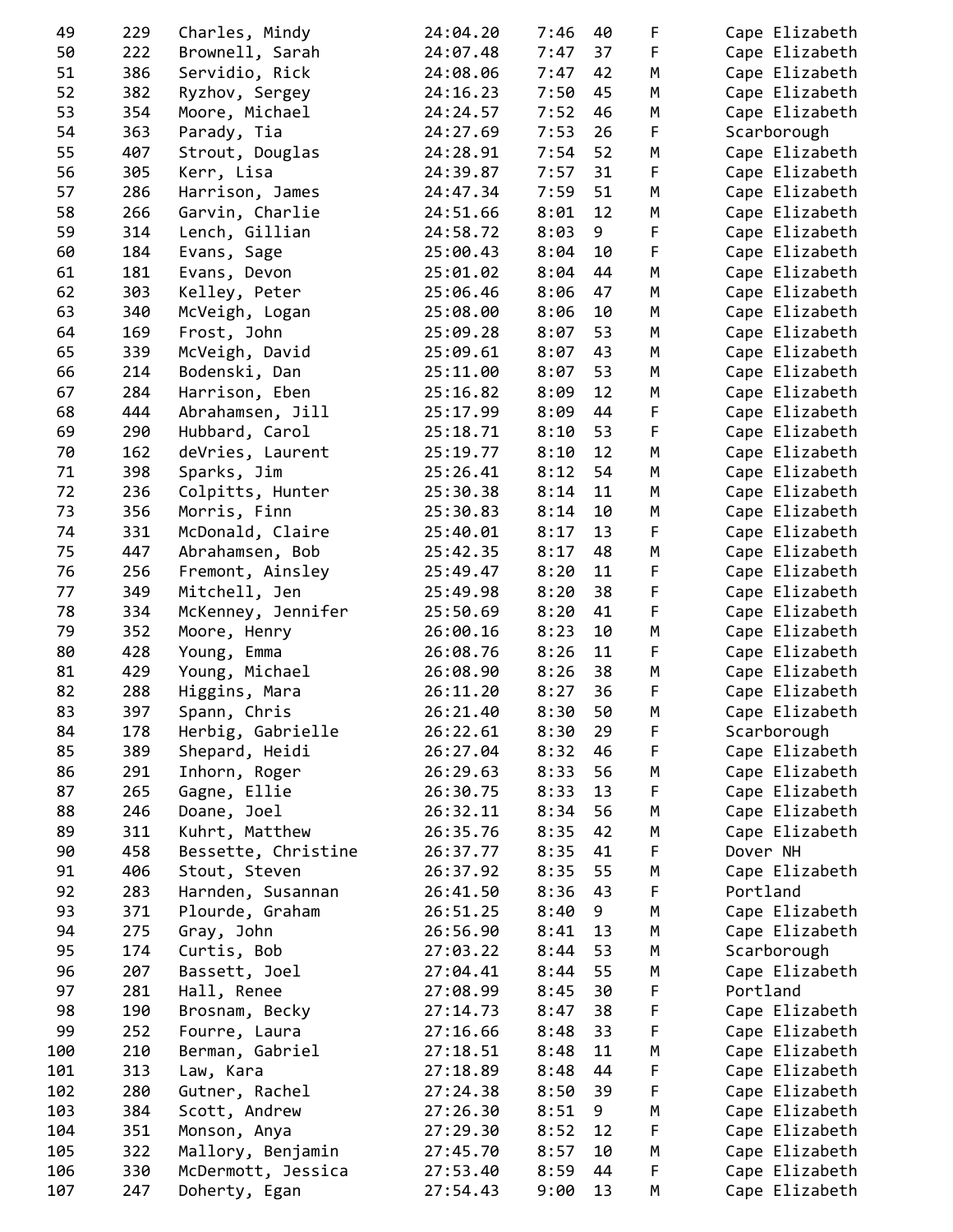| 108 | 396 | Soch, Mathew         | 27:58.54 | 9:01  | 39 | М  | Cape Elizabeth |
|-----|-----|----------------------|----------|-------|----|----|----------------|
| 109 | 257 | Fremont, Kerriann    | 28:05.71 | 9:04  | 39 | F. | Cape Elizabeth |
| 110 | 254 | Fredericks, Timothy  | 28:17.46 | 9:07  | 9  | М  | Cape Elizabeth |
| 111 | 355 | Morris, Aidan        | 28:18.78 | 9:08  | 8  | М  | Cape Elizabeth |
| 112 | 309 | Kuhrt, Heiki         | 28:23.47 | 9:09  | 12 | М  | Cape Elizabeth |
| 113 | 420 | Vaine, Madalynn      | 28:28.60 | 9:11  | 13 | F  | Cape Elizabeth |
| 114 | 401 | Spier, Sabine        | 28:28.61 | 9:11  | 13 | F  | Cape Elizabeth |
| 115 | 357 | Morris, Nina         | 28:34.39 | 9:13  | 40 | F  | Cape Elizabeth |
| 116 | 369 | Pivirotto, Diana     | 28:36.63 | 9:14  | 12 | F  | Cape Elizabeth |
| 117 | 219 | Briman, Ella         | 28:44.52 | 9:16  | 13 | F  | Cape Elizabeth |
|     |     |                      |          | 9:17  | 12 | F  |                |
| 118 | 390 | Simopoulos, Madalyn  | 28:48.06 |       |    |    | Cape Elizabeth |
| 119 | 277 | Gustafson, Ashbjorn  | 28:52.50 | 9:19  | 54 | М  | Cape Elizabeth |
| 120 | 287 | Hetrick, Meredith    | 28:53.13 | 9:19  | 14 | F  | Cape Elizabeth |
| 121 | 413 | Trowbridge, Henry    | 28:59.01 | 9:21  | 9  | М  | Cape Elizabeth |
| 122 | 412 | Trowbridge, Bob      | 29:01.82 | 9:22  | 51 | М  | Cape Elizabeth |
| 123 | 449 | Kriskez, Jason       | 29:02.07 | 9:22  | 45 | М  | Cape Elizabeth |
| 124 | 250 | Fallon, Renee        | 29:05.17 | 9:23  | 36 | F  | Cape Elizabeth |
| 125 | 249 | Fallon, Andrew       | 29:05.26 | 9:23  | 36 | М  | Cape Elizabeth |
| 126 | 274 | Gray, Daniel         | 29:05.49 | 9:23  | 10 | М  | Cape Elizabeth |
| 127 | 443 | Rees, Lily           | 29:14.19 | 9:26  | 36 | F  | Cape Elizabeth |
| 128 | 418 | Urbanek, Katherine   | 29:17.07 | 9:27  | 38 | F  | Cape Elizabeth |
| 129 | 450 | Gill, Virginia       | 29:20.31 | 9:28  | 40 | F  | Cape Elizabeth |
| 130 | 225 | Buterbaugh, Alexandr | 29:28.84 | 9:30  | 10 | F  | Cape Elizabeth |
| 131 | 227 | Buterbaugh, Carry    | 29:29.51 | 9:31  | 45 | F  | Cape Elizabeth |
| 132 | 177 | Johnson, Hadley      | 29:41.79 | 9:35  | 10 | F  | Cape Elizabeth |
| 133 | 394 | Smith, Eli           | 29:42.66 | 9:35  | 10 | М  | Cape Elizabeth |
| 134 | 176 | Johnson, Greg        | 29:42.79 | 9:35  | 45 | M  | Cape Elizabeth |
| 135 | 173 | Lowe, Weston         | 29:46.60 | 9:36  | 11 | М  | Cape Elizabeth |
| 136 | 232 | Choi, Andy           | 29:53.99 | 9:38  | 10 | М  | Cape Elizabeth |
| 137 | 233 | Choi, John           | 29:55.04 | 9:39  | 45 | М  | Cape Elizabeth |
| 138 | 230 | Charpentier, Erika   | 29:55.83 | 9:39  | 32 | F  | Cape Elizabeth |
| 139 | 463 | Manville, Alexander  | 29:57.11 | 9:40  | 8  | M  | Cape Elizabeth |
| 140 | 263 | Frothingham, Hannah  | 29:57.87 | 9:40  | 8  | F  | Cape Elizabeth |
| 141 | 361 | Nudd, Liam           | 30:07.45 | 9:43  | 9  | M  | Cape Elizabeth |
| 142 | 362 | Nudd, Melinda        | 30:12.30 | 9:45  | 40 | F  | Cape Elizabeth |
| 143 | 377 | Rhile, Owen          | 30:22.02 | 9:48  | 10 | М  | Cape Elizabeth |
| 144 | 327 | Matzkin, Leo         | 30:25.46 | 9:49  | 9  | М  | Cape Elizabeth |
| 145 | 244 | Delisle, Michele     | 30:26.05 | 9:49  | 45 |    | South Portland |
|     |     |                      |          |       |    | F  |                |
| 146 | 376 | Rhile, Ethan         | 30:28.00 | 9:50  | 43 | M  | Cape Elizabeth |
| 147 | 403 | Stoecklein, Lulu     | 30:29.34 | 9:50  | 9  | F  | Cape Elizabeth |
| 148 | 310 | Kuhrt, Kate          | 30:29.44 | 9:50  | 43 | F  | Cape Elizabeth |
| 149 | 404 | Stoecklein, Teddy    | 30:29.65 | 9:50  | 46 | M  | Cape Elizabeth |
| 150 | 360 | Noonan, Tobias       | 30:31.74 | 9:51  | 9  | M  | Cape Elizabeth |
| 151 | 359 | Noonan, John         | 30:31.90 | 9:51  | 39 | М  | Cape Elizabeth |
| 152 | 326 | Matzkin, Kristen     | 30:32.32 | 9:51  | 44 | F  | Cape Elizabeth |
| 153 | 238 | Danforth, Ericka     | 30:34.91 | 9:52  | 25 | F  | Cape Elizabeth |
| 154 | 364 | Paul, Michelle       | 30:35.17 | 9:52  | 27 | F  | Scarborough    |
| 155 | 215 | Boutte, Matthew      | 30:43.94 | 9:55  | 27 | M  | Biddeford      |
| 156 | 446 | Abate, Michele       | 30:44.01 | 9:55  | 49 | F  | Winchester MA  |
| 157 | 402 | Steinberg, Ezra      | 30:45.41 | 9:55  | 38 | М  | Cape Elizabeth |
| 158 | 276 | Green, Jaime         | 30:45.49 | 9:55  | 34 | F  | Cape Elizabeth |
| 159 | 457 | Lench, Mitchell      | 30:59.54 | 9:59  | 53 | М  | Cape Elizabeth |
| 160 | 231 | Charpentier, Joseph  | 31:04.27 | 10:01 | 33 | M  | Cape Elizabeth |
| 161 | 204 | Barbieri, Giama      | 31:06.95 | 10:02 | 9  | F  | Cape Elizabeth |
| 162 | 347 | Miller, Charlotte    | 31:11.62 | 10:04 | 99 | F  | Cape Elizabeth |
| 163 | 213 | Berman, Matthew      | 31:12.88 | 10:04 | 8  | M  | Cape Elizabeth |
| 164 | 209 | Berman, Ari          | 31:13.07 | 10:04 | 45 | M  | Cape Elizabeth |
| 165 | 392 | Smevog, Holly        | 31:13.13 | 10:04 | 51 | F  | Cape Elizabeth |
| 166 | 228 | Callahan, Grace      | 31:18.65 | 10:06 | 10 | F  | Cape Elizabeth |
|     |     |                      |          |       |    |    |                |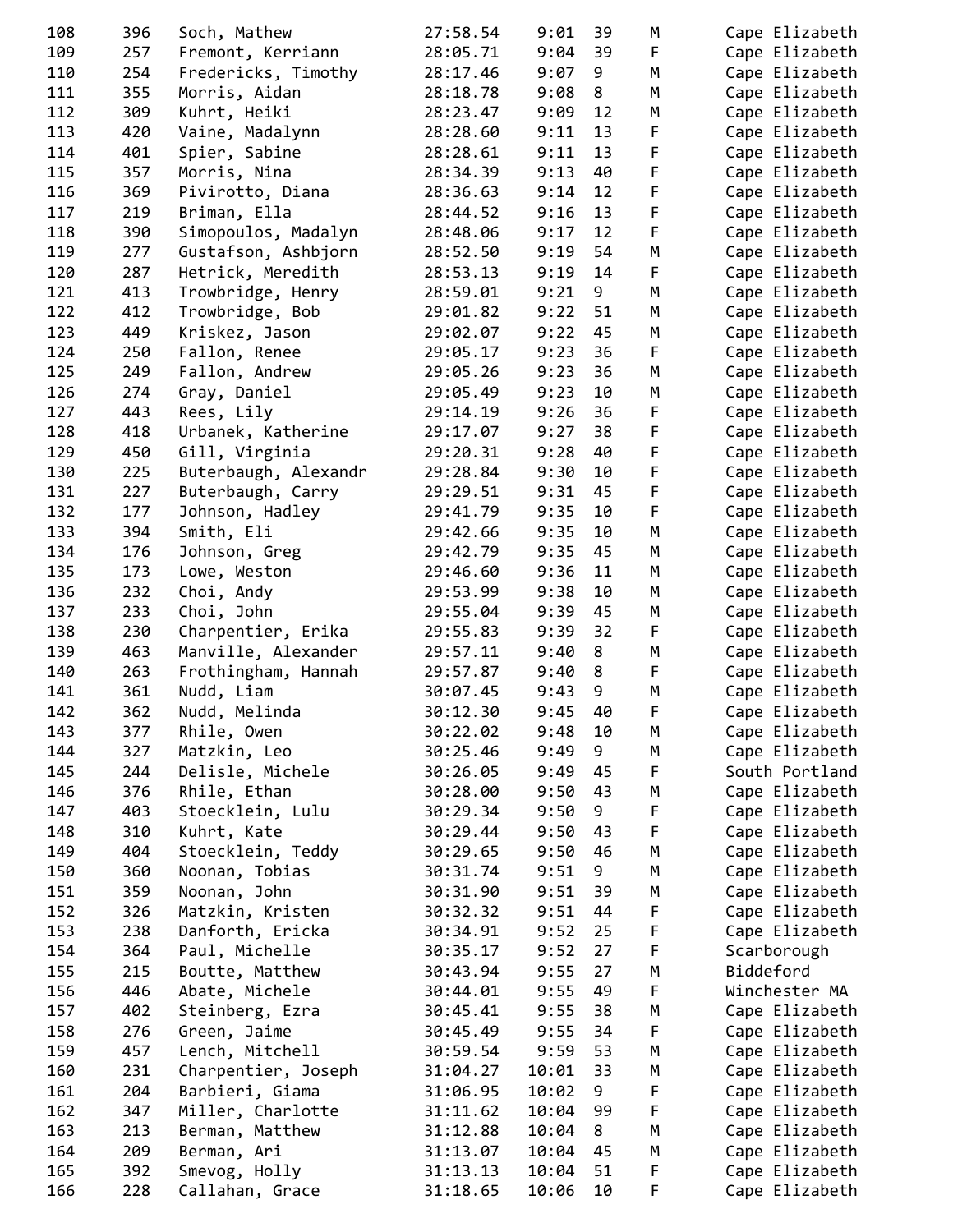| 167        | 409        | Tadema-Wielandt, Luc | 31:19.86 | 10:06          | 7              | M      | Cape Elizabeth                   |
|------------|------------|----------------------|----------|----------------|----------------|--------|----------------------------------|
| 168        | 410        | Tadema-Wielandt, Mic | 31:19.95 | 10:06          | 39             | М      | Cape Elizabeth                   |
| 169        | 373        | Raffaele, Kelly      | 31:29.91 | 10:09          | 41             | F      | Cape Elizabeth                   |
| 170        | 239        | Dean, Precious       | 31:35.47 | 10:11          | 35             | F      | Cape Elizabeth                   |
| 171        | 336        | McMackinDaviault, Av | 31:36.53 | 10:12          | 9              | F      | Cape Elizabeth                   |
| 172        | 323        | Mallory, Leah        | 31:43.59 | 10:14          | 41             | F      | Cape Elizabeth                   |
| 173        | 316        | Lench, Mihaela       | 31:49.89 | 10:16          | 42             | F      | Cape Elizabeth                   |
| 174        | 298        | Jacobson, David      | 31:50.83 | 10:16          | 46             | M      | Cape Elizabeth                   |
| 175        | 282        | Halter, Eli          | 31:55.69 | 10:18          | 10             | М      | Cape Elizabeth                   |
| 176        | 350        | Monson, Amanda       | 32:17.99 | 10:25          | 42             | F      | Cape Elizabeth                   |
| 177        | 388        | Shaw, Lucy           | 32:27.56 | 10:28          | 10             | F      | Cape Elizabeth                   |
| 178        | 387        | Shaw, Bernadette     | 32:29.88 | 10:29          | 40             | F      | Cape Elizabeth                   |
| 179        | 422        | Wanemacher, Charlie  | 32:32.37 | 10:30          | 10             | M      | Cape Elizabeth                   |
| 180        | 278        | Gustafson, Oscar     | 32:35.67 | 10:31          | 13             | М      | Cape Elizabeth                   |
| 181        | 399        | Spier, Coco          | 32:36.96 | 10:31          | 11             | F      | Cape Elizabeth                   |
| 182        | 270        | Gebhart, Laura       | 32:49.85 | 10:35          | 41             | F      | Cape Elizabeth                   |
| 183        | 341        | Merriam, Carter      | 32:49.95 | 10:35          | 12             | M      | Cape Elizabeth                   |
| 184        | 299        | Jennings, Callie     | 32:50.28 | 10:35          | 13             | F      | South Portland                   |
| 185        | 417        | Urbanek, Erik        | 32:51.58 | 10:36          | 47             | М      | Cape Elizabeth                   |
| 186        | 289        | Hoss, Kaela          | 33:19.96 | 10:45          | 9              | F      | Cape Elizabeth                   |
| 187        | 462        | Manville, Ellie      | 33:21.22 | 10:45          | 10             | F      | Cape Elizabeth                   |
| 188        | 194        | Hoss, Gregg          | 33:23.26 | 10:46          | 44             | M      | Cape Elizabeth                   |
| 189        | 425        | Willitts, Christina  | 33:24.95 | 10:46          | 45             | F      | Cape Elizabeth                   |
| 190        | 182        | Evans, Phoebe        | 33:29.71 | 10:48          | 8              | F      | Cape Elizabeth                   |
| 191        | 183        | Evans, Heather       | 33:30.14 | 10:48          | 45             | F      | Cape Elizabeth                   |
| 192        | 408        | Szala, Amanda        | 33:33.99 | 10:49          | 41             | F      | Freeport                         |
| 193        | 454        | Dinnerstein, Zoe     | 33:35.48 | 10:50          | 11             | F      | Cape Elizabeth                   |
| 194        | 383        | Scott, Alex          | 33:35.60 | 10:50          | $7^{\circ}$    | M      | Cape Elizabeth                   |
| 195        | 455        | Dinnerstein, Eric    | 33:41.83 | 10:52          | 48             | М      | Cape Elizabeth                   |
| 196        | 385        | Scott, Tyler         | 33:43.67 | 10:53          | 32             | М      | Cape Elizabeth                   |
| 197        | 372        | Plourde, Ian         | 33:46.43 | 10:54          | 12             | М      | Cape Elizabeth                   |
| 198        | 370        | Plourde, Allen       | 33:59.67 | 10:58          | 47             | М      | Cape Elizabeth                   |
| 199        | 374        | Reeves, Isabella     | 34:28.80 | 11:07          | 10             | F      | Cape Elizabeth                   |
| 200        | 203        | Barbieri, Adilene    | 34:48.03 | 11:14          | 9              | F      | Cape Elizabeth                   |
| 201        | 297        | Isfeld, Sara         | 34:48.28 | 11:14          | 13             | F      | Cape Elizabeth                   |
| 202        | 205        | Barbieri, Rebecca    | 34:50.19 | 11:14          | 49             | F      | Cape Elizabeth                   |
| 203        | 262        | Frothingham, Emma    | 35:05.37 | 11:19          | 14             | F      | Cape Elizabeth                   |
| 204        | 319        | Liu, Na              | 35:13.07 | 11:22          | 44             | F      | Cape Elizabeth                   |
| 205        | 343        | Merriam, Parker      | 35:17.28 | 11:23          | 11             | M      | Cape Elizabeth                   |
| 206        | 344        | Merriam, Sarah       | 35:17.66 | 11:23          | 99             | F      | Cape Elizabeth                   |
| 207        | 296        | Isfeld, Robert       | 35:28.74 | 11:26          | 10             | М      | Cape Elizabeth                   |
| 208        | 328        | Mayo, Adri           | 35:47.34 | 11:33          | 48             | F      | Cape Elizabeth                   |
| 209        | 453        | Rothman, Lori        | 36:03.39 | 11:38          | 63             | F      | Scarborough                      |
| 210        | 452        | Rosenberg, Roy       | 36:04.14 | 11:38          | 67             | М      | Scarborough                      |
| 211        | 419        | Urbanek, Liv         | 36:06.58 | 11:39          | 11             | F      | Cape Elizabeth                   |
| 212        | 167        | Carr, Andrea         | 36:45.05 | 11:51          | 38             | F      | Cape Elizabeth                   |
| 213        | 159        | Noa Tamir, Honor     | 36:49.04 | 11:53          | 7 <sup>7</sup> | F      | Cape Elizabeth                   |
| 214        | 171        | Cochran, Georgia     | 36:50.95 | 11:53          | 10             | F      | Cape Elizabeth                   |
| 215        | 158        | Tamir, Autum         | 37:01.46 | 11:56          | 9              | F      | Cape Elizabeth                   |
| 216        | 160        | Tamir, Shawn         | 37:01.62 | 11:56          | 52             | М      | Cape Elizabeth                   |
| 217        | 294        | Isfeld, Bradley      | 37:29.58 | 12:05          | 39             | F      | Cape Elizabeth                   |
| 218        | 416        | Tullmann, Max        | 37:31.33 | 12:06          | 6              | М      | Cape Elizabeth                   |
| 219        | 415        | Tullmann, Christophe | 37:31.83 | 12:06          | 41             | M      | Cape Elizabeth                   |
| 220        | 411        | Teller, Paige        | 37:31.92 | 12:06          | 41             | F      | Cape Elizabeth                   |
| 221        | 358        | Murray, Cristen      | 37:45.08 | 12:11          | 39             | F      | Cape Elizabeth                   |
| 222        | 325        |                      |          | 12:17          | 9              | F      | Cape Elizabeth                   |
|            |            | Martinez, Andres     | 38:04.85 |                | 9              | F      |                                  |
| 223<br>224 | 198<br>264 | Wagner, Viviana      | 38:16.37 | 12:21<br>12:23 | 11             |        | Cape Elizabeth<br>Cape Elizabeth |
| 225        |            | Frothingham, Molly   | 38:23.23 |                |                | F<br>F |                                  |
|            | 308        | Kleeman, Luca        | 38:31.80 | 12:25          | 8              |        | Cape Elizabeth                   |